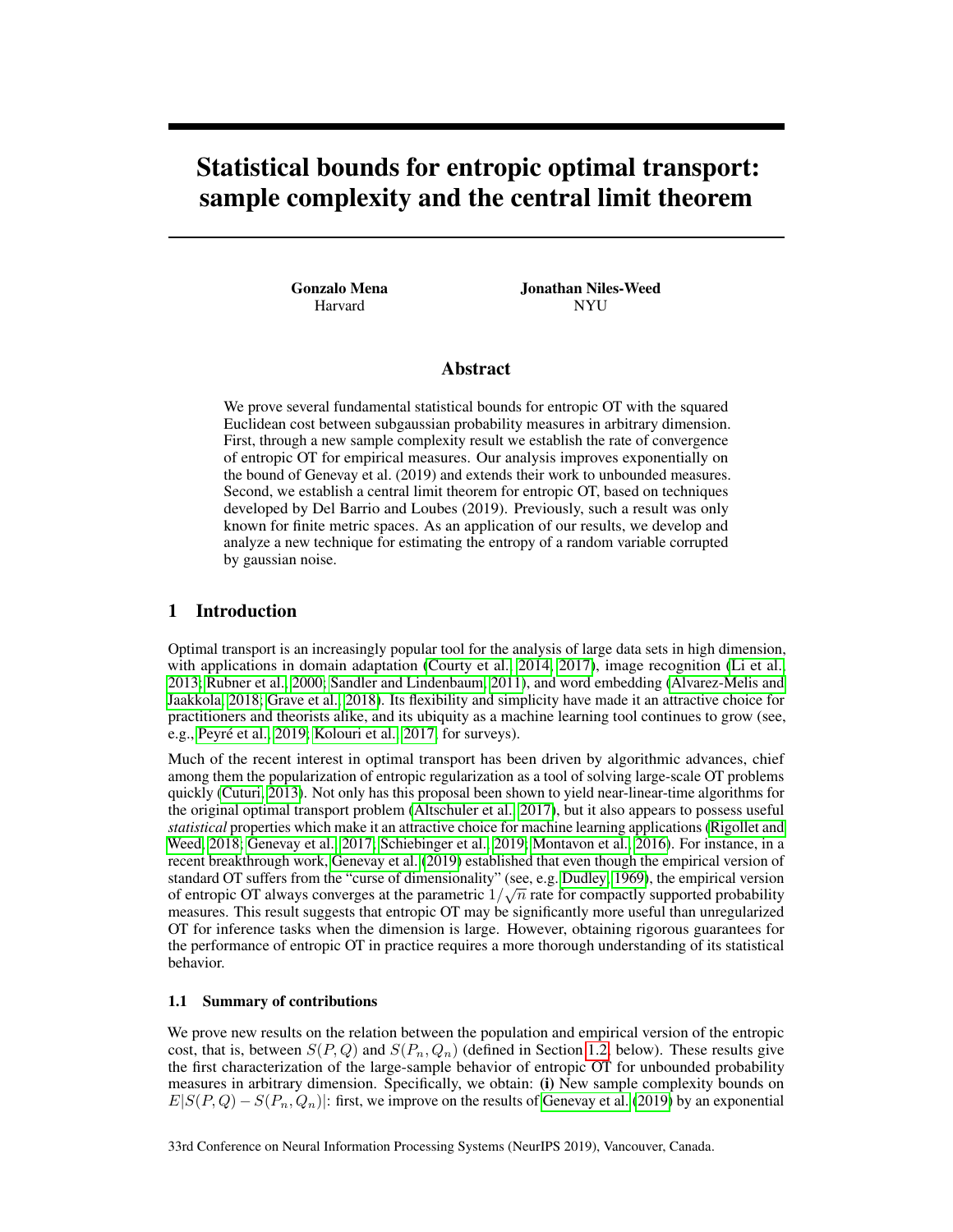factor, and then, extend these to unbounded measures (Section 2). (ii) A central limit theorem characterizing the fluctuations  $S(P_n, Q_n) - ES(P_n, Q_n)$  when P and Q are subgaussian (Section 3). Such a central limit theorem was previously only known for probability measures supported on a finite number of points (Bigot et al., 2017; Klatt et al., 2018). We use completely different techniques, inspired by recent work of Del Barrio and Loubes (2019), to prove our theorem for general subgaussian distributions.

As an application of our results, we show how entropic OT can be used to shed new light on the entropy estimation problem for random variables corrupted by subgaussian noise (Section 4). This problem has gained recent interest in machine learning (Goldfeld et al., 2018, 2019) as a tool for obtaining a theoretically sound understanding of the *Information Bottleneck Principle* in deep learning (Tishby and Zaslavsky, 2015). We design and analyze a new estimator for this problem based on entropic OT.

Finally, we provide simulations which give empirical validation for our theoretical claims (Section 5).

#### 1.2 Background and preliminaries

Let  $P, Q \in \mathcal{P}(\mathbb{R}^d)$  be two probability measures and let  $P_n$  and  $Q_n$  be the empirical measures from the independent samples  $\{X_i\}_{i\leq n} \sim P^n$  and  $\{Y_i\}_{i\leq n} \sim Q^n$ . We define the squared Wasserstein distance between  $P$  and  $Q$  (Villani, 2008) as follows:

$$
W_2^2(P,Q) := \inf_{\pi \in \Pi(P,Q)} \left[ \int_{\mathcal{X} \times \mathcal{Y}} \frac{1}{2} \|x - y\|^2 \, d\pi(x, y) \right],
$$
 (1)

where  $\Pi(P,Q)$  is the set of all joint distributions with marginals equal to P and Q, respectively. We focus on a entropy regularized version of the above cost (Cuturi, 2013; Peyré et al., 2019), defined as

$$
S_{\epsilon}(P,Q) := \inf_{\pi \in \Pi(P,Q)} \left[ \int_{\mathcal{X} \times \mathcal{Y}} \frac{1}{2} \|x - y\|^2 d\pi(x, y) + \epsilon H(\pi | P \otimes Q) \right],\tag{2}
$$

where  $H(\alpha|\beta)$  denotes the relative entropy between probability measures  $\alpha$  and  $\beta$  defiend by  $\int \log \frac{d\alpha}{d\beta}(x) d\alpha(x)$  if  $\alpha \ll \beta$  and  $+\infty$  otherwise. By rescaling the measures P and Q and the regularization parameter  $\epsilon$ , it suffices to analyze the case  $\epsilon = 1$ , which we denote by  $S(P, Q)$ . Note that we have considered the squared cost  $\frac{1}{2} \|\cdot\|^2$  in the definition of  $S_{\epsilon}(P,Q)$ , since most of our bounds heavily depend on this cost. However, more general costs  $c(x, y)$  may be considered, and indeed some of our results (e.g. Proposition 4) are stated for more general  $c(x, y)$ . We leave a full analysis of the general case to future work.

The general theory of entropic OT (Csiszár, 1975) implies that  $S(P, Q)$  possesses a dual formulation:

$$
S(P,Q) = \sup_{f \in L_1(P), g \in L_1(Q)} \int f(x) \, dP(x) + \int g(y) \, dQ(y) - \int e^{f(x) + g(y) - \frac{1}{2}||x - y||^2} \, dP(x) \, dQ(y) + 1,
$$
\n(3)

and that as long as  $P$  and  $Q$  have finite second moments, the supremum is attained at a pair of optimal potentials  $(f, g)$  satisfying

$$
\int e^{f(x)+g(y)-\frac{1}{2}||x-y||^2} dQ(y) = 1 \quad P\text{-a.s.}, \qquad \int e^{f(x)+g(y)-\frac{1}{2}||x-y||^2} dP(x) = 1 \quad Q\text{-a.s.}
$$
\n(4)

Conversely, any  $f \in L_1(P)$ ,  $g \in L_1(Q)$  satisfying (4) are optimal potentials.

We focus throughout on subgaussian probability measures. We say that a distribution  $P \in \mathcal{P}(\mathbb{R}^d)$ is  $\sigma^2$ -subgaussian for  $\sigma \ge 0$  if  $E_P e^{\frac{||X||^2}{2d\sigma^2}} \le 2$ . By Jensen's inequality, if  $E_P e^{\frac{||X||^2}{2d\sigma^2}} \le C$  for any constant  $C \geq 2$ , then P is  $C\sigma^2$ -subgaussian. Note that if P is subgaussian, then  $E_P e^{v^{\top}X} < \infty$ for all  $v \in \mathbb{R}^d$ . Conversely, standard results (see, e.g., Vershynin, 2018) imply that our definition is satisfied if  $E_P e^{u^\top X} \le e^{\|u\|^2 \sigma^2/2}$  for all  $u \in \mathbb{R}^d$ .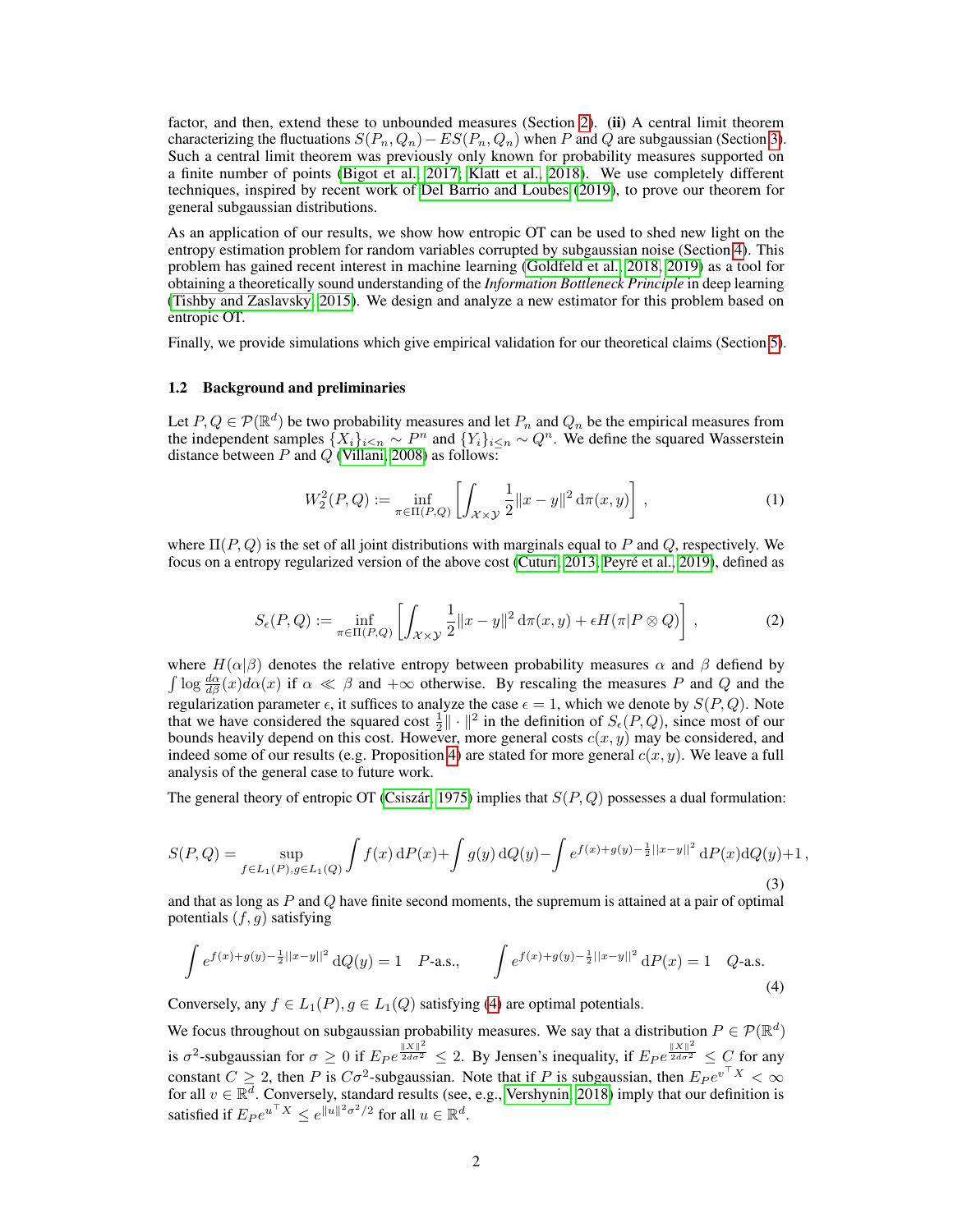# 2 Sample complexity for the entropic transportation cost for general subgaussian measures

One rigorous statistical benefit of entropic OT is its *sample complexity*, i.e., the minimum number of samples required for the empirical entropic OT cost  $S(P_n, Q_n)$  to be an accurate estimate of  $S(P, Q)$ . As noted above, unregularized OT suffers from the curse of dimensionality: in general, the Wasserstein distance  $W_2^2(P_n, Q_n)$  converges to  $W_2^2(P, Q)$  no faster than  $n^{-1/d}$  for measures in  $\mathbb{R}^d$ . Strikingly, Genevay et al. (2019) established that the statistical performance of the entropic OT cost is significantly better. They show: $<sup>1</sup>$ </sup>

Theorem 1 (Genevay et al., 2019, Theorem 3). *Let* P *and* Q *be two probability measures on a bounded domain in* R <sup>d</sup> *of diameter* D*. Then*

$$
\sup_{P,Q} E_{P,Q} |S_{\epsilon}(P,Q) - S_{\epsilon}(P_n, Q_n)| \le K_{D,d} \left( 1 + \frac{1}{\epsilon^{\lfloor d/2 \rfloor}} \right) \frac{e^{D^2/\epsilon}}{\sqrt{n}}, \tag{5}
$$

*where*  $K_{D,d}$  *is a constant depending on*  $D$  *and*  $d$ *.* 

This impressive result offers powerful evidence that entropic OT converges significantly faster than its unregularized counterpart. The drawbacks of this result are that it applies only to bounded measures, and, perhaps more critically in applications, the rate scales *exponentially* in D and  $1/\epsilon$ , even in dimension 1. Therefore, while the qualitative message of Theorem 1 is clear, it does not offer useful quantitative bounds as soon as the measure is unbounded or lies in a set of large diameter.

Our first theorem is a significant sharpening of Theorem 1. We first state it for the case where  $\epsilon = 1$ . **Theorem 2.** If P and Q are  $\sigma^2$ -subgaussian, then

$$
E_{P,Q}|S(P,Q) - S(P_n, Q_n)| \le K_d (1 + \sigma^{5d/2 + 6}) \frac{1}{\sqrt{n}}.
$$
\n(6)

If we denote by  $P^{\epsilon}$  and  $Q^{\epsilon}$  the pushforwards of P and Q under the map  $x \mapsto \epsilon^{-1/2}x$ , then it is easy to see that

$$
S_{\epsilon}(P,Q) = \epsilon S(P^{\epsilon}, Q^{\epsilon}).
$$

We immediately obtain the following corollary.

**Corollary 1.** *If* P and Q are  $\sigma^2$ -subgaussian, then

$$
E_{P,Q}|S_{\epsilon}(P,Q)-S_{\epsilon}(P_n,Q_n)| \leq K_d \cdot \epsilon \left(1+\frac{\sigma^{\lceil 5d/2 \rceil + 6}}{\epsilon^{\lceil 5d/4 \rceil + 3}}\right) \frac{1}{\sqrt{n}}.
$$

If we compare Corollary 1 with Theorem 1, we note that the polynomial prefactor in Corollary 1 has higher degree than the one in Theorem 1, pointing to a potential weakness of our bound. On the other hand, the exponential dependence on  $D^2/\epsilon$  has completely disappeared. Moreover, the brittle quantity  $D$ , finite only for compactly supported measures, has been replaced by the more flexible subgaussian variance proxy  $\sigma^2$ .

The improvements in Theorem 2 are obtained via two different methods. First, a simple argument allows us to remove the exponential term and bound the desired quantity by an empirical process, as in Genevay et al. (2019). Much more challenging is the extension to measures with unbounded support. The proof technique of Genevay et al. (2019) relies on establishing uniform bounds on the derivatives of the optimal potentials, but this strategy cannot succeed if the support of  $P$  and  $Q$  is not compact. We therefore employ a more careful argument based on controlling the Hölder norms of the optimal potentials on compact sets. A chaining bound completes our proof.

In Proposition 1 below (whose proof we defer to the supplement) we show that if  $(f, q)$  is a pair of optimal potentials for  $\sigma^2$ -subgaussian distributions P and Q, then we may control the size of f and its derivatives.

**Proposition 1.** Let P and Q be  $\sigma^2$ -subgaussian distributions. There exist optimal dual potentials  $(f, g)$  *for* P *and* Q *such that for any multi-index*  $\alpha$  *with*  $|\alpha| = k$ ,

$$
|D^{\alpha}(f - \frac{1}{2}||\cdot||^2)(x)| \leq C_{k,d} \begin{cases} 1 + \sigma^4 & k = 0\\ \sigma^k(\sigma + \sigma^2)^k & otherwise, \end{cases}
$$
(7)

<sup>&</sup>lt;sup>1</sup>We have specialized their result to the squared Euclidean cost.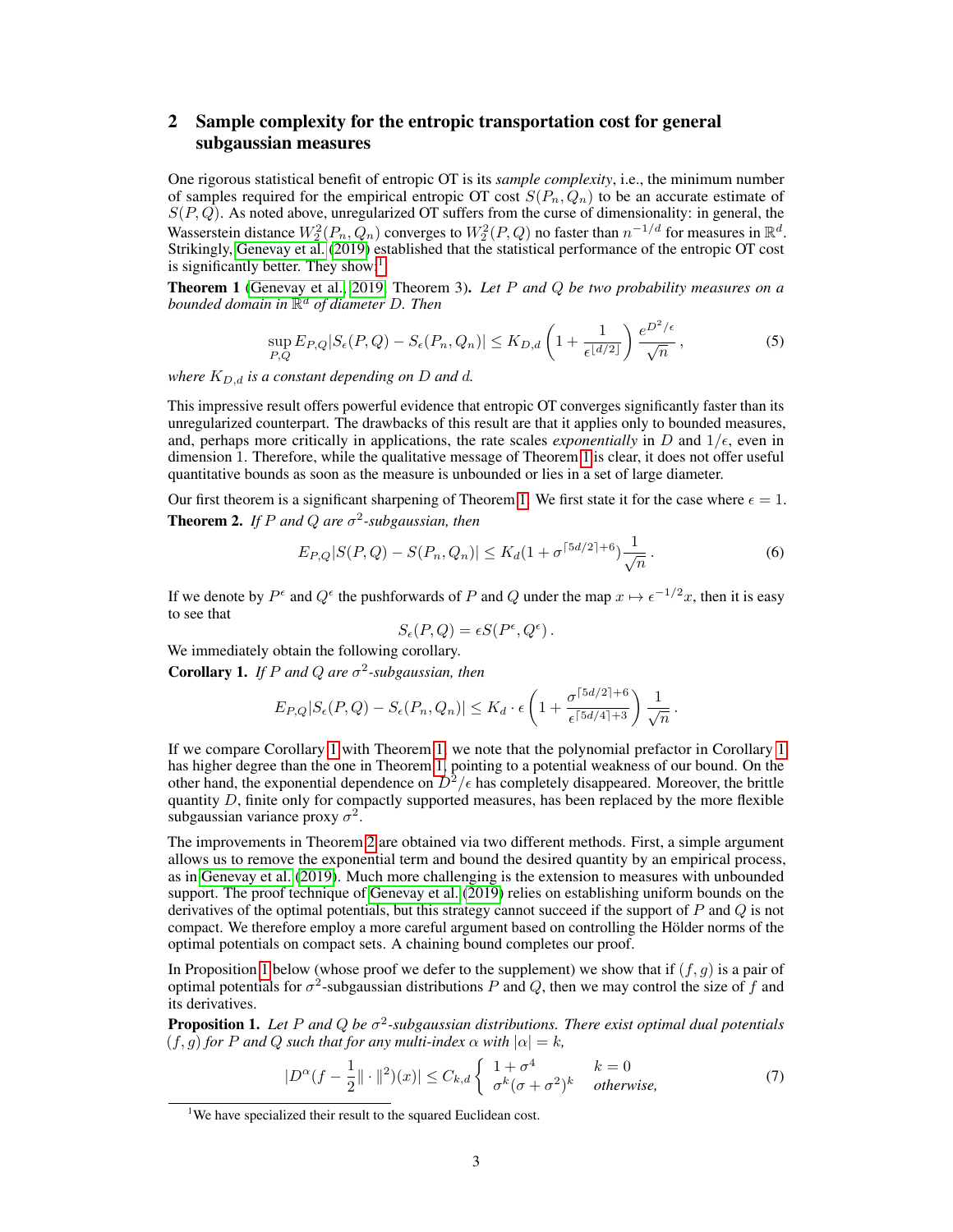$if$   $||x|| \leq \sqrt{d}\sigma$ *, and* 

$$
|D^{\alpha}(f - \frac{1}{2}|| \cdot ||^2)(x)| \le C_{k,d} \begin{cases} 1 + (1 + \sigma^2) ||x||^2 & k = 0\\ \sigma^k(\sqrt{\sigma ||x||} + \sigma ||x||)^k & otherwise, \end{cases}
$$
 (8)

 $if ||x|| >$ √  $d\sigma$ , where  $C_{k,d}$  *is a constant depending only on*  $k$  *and*  $d$ *.* 

We denote by  $\mathcal{F}_{\sigma}$  the set of functions satisfying the bounds (7) and (8). The following proposition shows that it suffices to control an empirical process indexed by this set.

**Proposition 2.** Let P, Q, and  $P_n$  be  $\tilde{\sigma}^2$ -subgaussian distributions, for a possibly random  $\tilde{\sigma} \in [0,\infty)$ . *Then*

$$
|S(P_n, Q) - S(P, Q)| \le 2 \sup_{u \in \mathcal{F}_{\hat{\sigma}}} |E_P u - E_{P_n} u|.
$$
 (9)

*Proof.* We define the operator  $\mathcal{A}^{\alpha,\beta}(u, v)$  for the pair of probability measures  $(\alpha, \beta)$  and functions  $(u, v) \in L_1(\alpha) \otimes L_1(\beta)$  as:

$$
\mathcal{A}^{\alpha,\beta}(u,v) = \int u(x) d\alpha(x) + \int v(y) d\beta(y) - \int e^{u(x)+v(y)-\frac{1}{2}||x-y||^2} d\alpha(x) d\beta(y) + 1.
$$

Denote by  $(f_n, g_n)$  a pair of optimal potentials for  $(P_n, Q)$  and  $(f, g)$  for  $(P, Q)$ , respectively. By Proposition A.1 in the supplement, we can choose smooth optimal potentials  $(f, g)$  and  $(f_n, g_n)$  so that the condition (4) holds for all  $x, y \in \mathbb{R}^d$ . Proposition 1 shows that  $f, f_n \in \mathcal{F}_{\tilde{\sigma}}$ .

Strong duality implies that  $S(P,Q) = A^{P,Q}(f,g)$  and  $S(P_n,Q) = A^{P_n,Q}(f_n,g_n)$ . Moreover, by the optimality of  $(f, g)$  and  $(f_n, g_n)$  for their respective dual problems, we obtain

$$
\mathcal{A}^{P,Q}(f_n,g_n)-\mathcal{A}^{P_n,Q}(f_n,g_n)\leq \mathcal{A}^{P,Q}(f,g)-\mathcal{A}^{P_n,Q}(f_n,g_n)\leq \mathcal{A}^{P,Q}(f,g)-\mathcal{A}^{P_n,Q}(f,g).
$$

We conclude that

$$
|S(P,Q) - S(P_n,Q)| = |\mathcal{A}^{P,Q}(f,g) - \mathcal{A}^{P_n,Q}(f_n,g_n)|
$$
  
\$\leq |\mathcal{A}^{P,Q}(f,g) - \mathcal{A}^{P\_n,Q}(f,g)| + |\mathcal{A}^{P,Q}(f\_n,g\_n) - \mathcal{A}^{P\_n,Q}(f\_n,g\_n)|\$.

It therefore suffices to bound the differences  $|A^{P,Q}(f,g) - A^{P_n,Q}(f,g)|$  and  $|\mathcal{A}^{P,Q}(f_n,g_n)-\mathcal{A}^{P_n,Q}(f_n,g_n)|.$ 

Upon defining  $h(x) := \int e^{g(y) - \frac{1}{2}||x - y||^2} dQ(y)$  we have

$$
\mathcal{A}^{P,Q}(f,g) - \mathcal{A}^{P_n,Q}(f,g) = \left( \int f(x) (\mathrm{d}P(x) - \mathrm{d}P_n(x)) \right) + \left( \int e^{f(x)} h(x) (\mathrm{d}P(x) - \mathrm{d}P_n(x)) \right).
$$

Since  $(f, g)$  satisfy  $e^{f(x)}h(x) = 1$  for all  $x \in \mathbb{R}^d$ , the second term above vanishes. Therefore

$$
|\mathcal{A}^{P,Q}(f,g) - \mathcal{A}^{P_n,Q}(f,g)| = \left| \int f(x) (\mathrm{d}P(x) - \mathrm{d}P_n(x)) \right| \leq \sup_{u \in \mathcal{F}_{\tilde{\sigma}}} \left| \int u(x) (\mathrm{d}P(x) - \mathrm{d}P_n(x)) \right|.
$$

Analogously,

$$
|\mathcal{A}^{P,Q}(f_n,g_n)-\mathcal{A}^{P_n,Q}(f_n,g_n)|\leq \sup_{u\in\mathcal{F}_{\tilde{\sigma}}} \left|\int u(x)(\mathrm{d}P(x)-\mathrm{d}P_n(x))\right|.
$$

This proves the claim.

Proposition 2 can be extended to apply to simultaneously varying  $P_n$  and  $Q_n$ .

**Corollary 2.** Let P, Q,  $P_n$ , and  $Q_n$  be  $\tilde{\sigma}^2$ -subgaussian distributions, where  $\tilde{\sigma} \in [0, \infty)$  is possibly *random. Then*

$$
|S(P_n, Q_n) - S(P, Q)| \lesssim \sup_{u \in \mathcal{F}_{\tilde{\sigma}}} \left| \int u(x) (\mathrm{d}P(x) - \mathrm{d}P_n(x)) \right| + \sup_{u \in \mathcal{F}_{\tilde{\sigma}}} \left| \int u(x) (\mathrm{d}Q(x) - \mathrm{d}Q_n(x)) \right|
$$

*almost surely.*

 $\Box$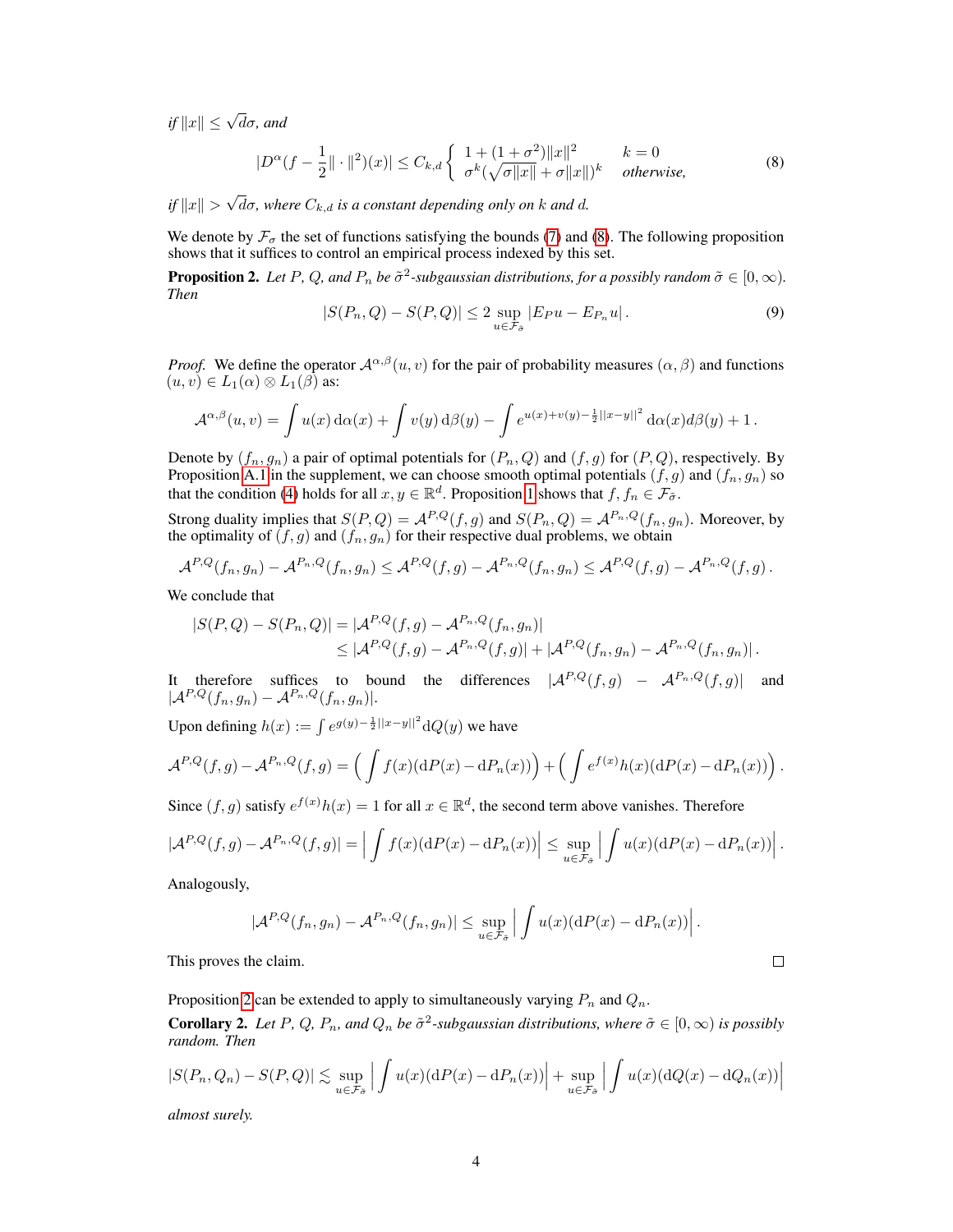*Proof.* By the triangle inequality,

$$
|S(P_n, Q_n) - S(P, Q)| \le |S(P, Q) - S(P_n, Q)| + |S(P_n, Q) - S(P_n, Q_n)|. \tag{10}
$$

Since P, Q,  $P_n$ , and  $Q_n$  are all  $\tilde{\sigma}^2$ -subgaussian, Proposition 2 can be applied to both terms.  $\Box$ 

The majority of our work goes into bounding the resulting empirical process. Let  $s \geq 2$ . Fix a constant  $C_{s,d}$  and denote by  $\mathcal{F}^s$  the set of functions satisfying

$$
|f(x)| \le C_{s,d}(1 + \|x\|^2) \tag{11}
$$

$$
|D^{\alpha} f(x)| \leq C_{s,d}(1 + \|x\|^s) \qquad \forall \alpha : |\alpha| \leq s. \tag{12}
$$

Proposition 1 establishes that if  $C_{s,d}$  is large enough, then  $\frac{1}{1+\sigma^{3s}}f \in \mathcal{F}^s$  for all  $f \in \mathcal{F}_{\sigma}$ .

The key result is the following covering number bound, whose proof we defer to the supplement. Denote by  $N(\varepsilon, \mathcal{F}^s, L_2(P_n))$  the covering number with respect to the (random) metric  $L_2(P_n)$ defined by  $||f||_{L_2(P_n)} = \left(\frac{1}{n} \sum_{i=1}^n f(X_i)^2\right)^{1/2}$ .

**Proposition 3.** Let  $s = \lfloor d/2 \rfloor + 1$ . If P is  $\sigma^2$ -subgaussian and  $P_n$  is an empirical distribution, then *there exists a random variable* L depending on the sample  $X_1, \ldots, X_n$  satisfying  $EL \leq 2$  such that

$$
\log N(\varepsilon, \mathcal{F}^s, L_2(P_n)) \leq C_d L^{d/2s} \varepsilon^{-d/s} (1 + \sigma^{2d}),
$$

*and*

$$
\max_{f \in \mathcal{F}^s} \|f\|_{L_2(P_n)}^2 \leq C_d (1 + L\sigma^4).
$$

We can now prove Theorem 2.

*Proof of Theorem* 2. Let  $\tilde{\sigma}$  be the infimum over all  $\tau > 0$  such that P, Q, P<sub>n</sub>, and Q<sub>n</sub> are all  $\tau^2$ -subgaussian. By Lemma A.2 in the supplement,  $\tilde{\sigma}$  is finite almost surely.

By Corollary 2,

$$
E_{P,Q}|S(P,Q) - S(P_n, Q_n)| \lesssim E \sup_{u \in \mathcal{F}_{\tilde{\sigma}}} \left| \int u(x) (\mathrm{d}P(x) - \mathrm{d}P_n(x)) \right|
$$
  
+ 
$$
E \sup_{u \in \mathcal{F}_{\tilde{\sigma}}} \left| \int u(x) (\mathrm{d}Q(x) - \mathrm{d}Q_n(x)) \right|.
$$

We will show how to bound the first term, and the second will follow in exactly the same way.

For any set of functions F, we write  $||P - P_n||_{\mathcal{F}} = \sup_{u \in \mathcal{F}} (\int u(x) (\mathrm{d}P(x) - \mathrm{d}P_n(x)))$ . Recall that, for  $s = \lfloor d/2 \rfloor + 1$ , if  $u \in \mathcal{F}_{\tilde{\sigma}}$  then  $\frac{1}{1 + \tilde{\sigma}^{3s}} u \in \mathcal{F}^s$ . Therefore

$$
E||P - P_n||_{\mathcal{F}_\sigma} \le E(1 + \tilde{\sigma}^{3s})||P - P_n||_{\mathcal{F}^s}
$$
  
\$\le (E(1 + \tilde{\sigma}^{3s})^2)^{1/2}(E||P - P\_n||\_{\mathcal{F}^s}^2)^{1/2}\$

.

Then by Giné and Nickl (2016, Theorem 3.5.1 and Exercise 2.3.1), we have

$$
E||P - P_n||_{\mathcal{F}^s}^2 \lesssim \frac{1}{n} E\left(\int_0^{\sqrt{\max_{f \in \mathcal{F}^s} ||f||_{L_2(P_n)}^2}} \sqrt{\log 2N(\tau, \mathcal{F}^s, L_2(P_n))} d\tau\right)^2
$$
  

$$
\leq C_d \frac{1}{n} E\left(\int_0^{C_d \sqrt{(1 + L\sigma^4)}} \sqrt{1 + L^{d/2s} \tau^{-d/s} (1 + \sigma^{2d})} d\tau\right)^2
$$
  

$$
\leq C_d \frac{1}{n} (1 + \sigma^{2d}) E\left(\int_0^{C_d \sqrt{(1 + L\sigma^4)}} L^{d/4s} \tau^{-d/2s} d\tau\right)^2
$$
  

$$
\leq C_d \frac{1}{n} (1 + \sigma^{2d}) E\left[(1 + L\sigma^4)^{1 - d/2s}\right],
$$

where in the last step we have used that  $d/2s < 1$  so that  $\tau^{-d/2s}$  is integrable in a neighborhood of the origin. Applying the bound on EL yields that this expression is bounded by  $C_d(1 + \sigma^{2d+4})\frac{1}{n}$ .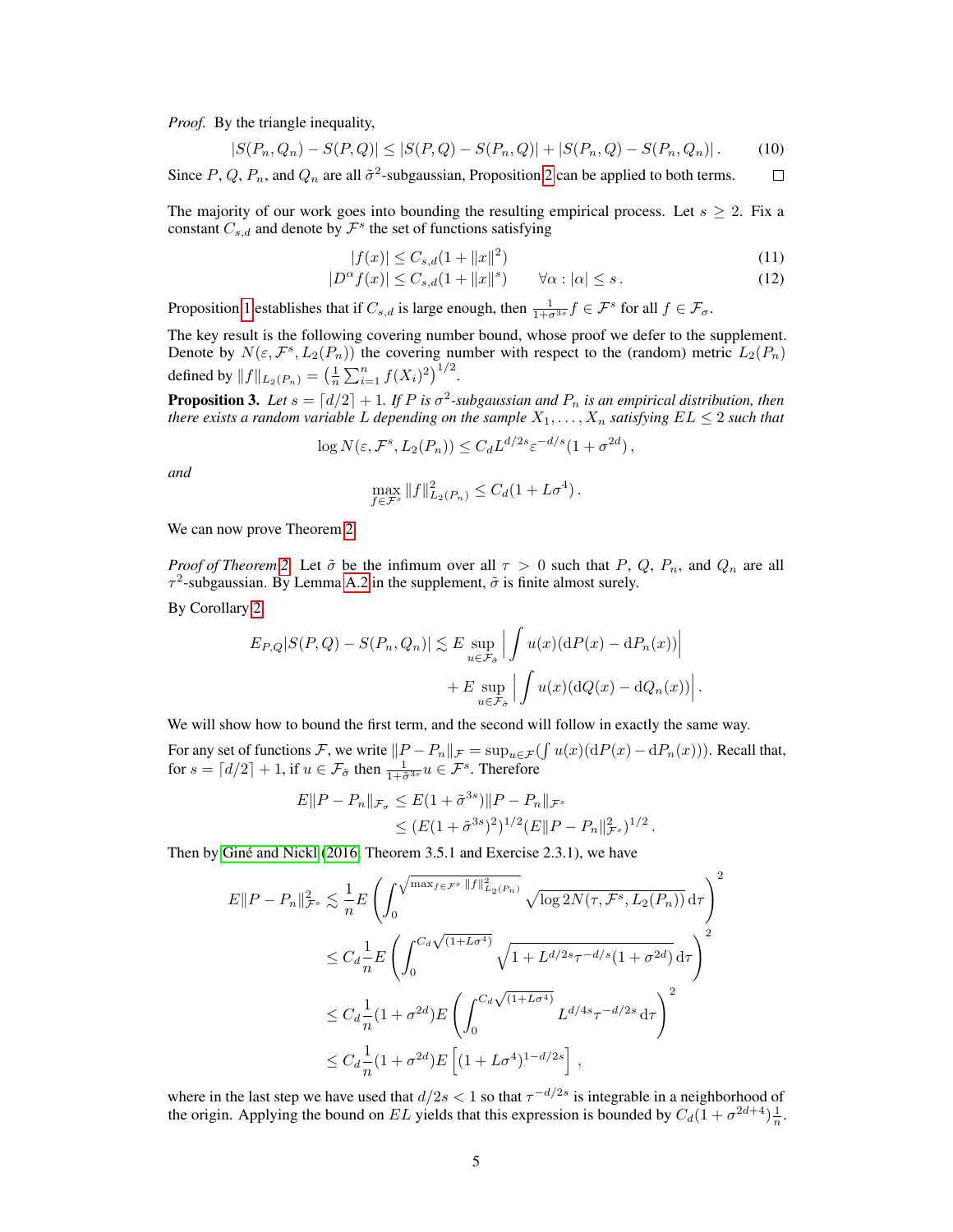Lemma A.4 in the supplement shows that  $E\tilde{\sigma}^{2k} \leq C_k \sigma^{2k}$  for all positive integers k. Combining these bounds yields

$$
E||P - P_n||_{\mathcal{F}_\sigma} \le C_d (1 + \sigma^{3s})(1 + \sigma^{d+2}) \frac{1}{\sqrt{n}},
$$

as desired.

# 3 A central limit theorem for entropic OT

The results of Section 2 show that, for general subgaussian measures, the empirical quantity  $S(P_n, Q_n)$  converges to  $S(P, Q)$  in expectation at the parametric rate. However, in order to use entropic OT for rigorous statistical inference tasks, much finer control over the deviations of  $S(P_n, Q_n)$ is needed, for instance in the form of asymptotic distributional limits. In this section, we accomplish this goal by showing a central limit theorem (CLT) for  $S(P_n, Q_n)$ , valid for any subgaussian measures.

Bigot et al. (2017) and Klatt et al. (2018) have shown CLTs for entropic OT when the measures lie in a *finite* metric space (or, equivalently, when P and Q are finitely supported). Apart from being restrictive in practice, these results do not shed much light on the general situation because OT on finite metric spaces behaves quite differently from OT on  $\mathbb{R}^d$ .<sup>2</sup> Very recently, distributional limits for general measures possessing  $4 + \delta$  moments have been obtained for unregularized OT by Del Barrio and Loubes (2019). Our proof follows their approach.

We prove the following.

**Theorem 3.** *Let*  $X_1, \ldots, X_n$  ∼ *P be an i.i.d. sequence, and denote by (f,g) the optimal potentials in* (4)*. If* P *is subgaussian, then*

$$
\sqrt{n}\left(S(P_n, Q) - E(S(P_n, Q)\right) \stackrel{\mathcal{D}}{\rightarrow} \mathcal{N}\left(0, \text{Var}_P(f(X))\right),\tag{13}
$$

*and*

$$
\lim_{n \to \infty} n \operatorname{Var}(S(P_n, Q)) = \operatorname{Var}_P(f(X)). \tag{14}
$$

*Likewise, let*  $X_1, \ldots, X_n \sim P$  and  $Y_1, \sim Y_m \sim Q$  are two i.i.d. sequences independent of each other. Assume *P* and *Q* are both subgaussian. Denote  $\lambda := \lim_{m,n \to \infty} \frac{n}{m+n} \in (0,1)$ .

*Then*

$$
\sqrt{\frac{mn}{m+n}} \left( S(P_n, Q_m) - E(S(P_n, Q_m)) \stackrel{\mathcal{D}}{\rightarrow} \mathcal{N}\left(0, (1-\lambda)\operatorname{Var}_P(f(X_1)) + \lambda \operatorname{Var}_Q(g(Y_1))\right),\right)
$$
\n(15)

*and*

$$
\lim_{m,n \to \infty} \frac{mn}{m+n} \operatorname{Var}(S(P_n, Q_m)) = (1 - \lambda) \operatorname{Var}_P(f(X)) + \lambda \operatorname{Var}_Q(g(Y)). \tag{16}
$$

The proof is deeply inspired by the method developed in Del Barrio and Loubes (2019) for the squared Wasserstein distance, and we roughly follow the same strategy.

*Proof of Theorem 3.* The proof, in the one-sample case, proceeds as follows:

- (a) In Proposition A.2 we show that the optimal potentials for  $(P_n, Q)$  convergence to optimal potentials for  $(P, Q)$  uniformly on compact sets.
- (b) Letting  $R_n := S(P_n, Q) \int f(x) dP_n(x)$ , we show in Proposition A.3 in the supplement, that this uniform convergence implies that  $\lim_{n\to\infty} n \text{Var}(R_n) = 0$ .
- (c) The above convergence indicates  $S(P_n, Q)$  can be approximated by the linear quantity  $\int f(x) dP_n$ . Then, (13) and (14) are simply the limit statements (in distribution and  $L^2$ , respectively) applied to this linearization.

 $\Box$ 

<sup>&</sup>lt;sup>2</sup>A thorough discussion of the behavior of unregularized OT for finitely supported measures can be found in Sommerfeld and Munk (2018) and Weed and Bach (2018).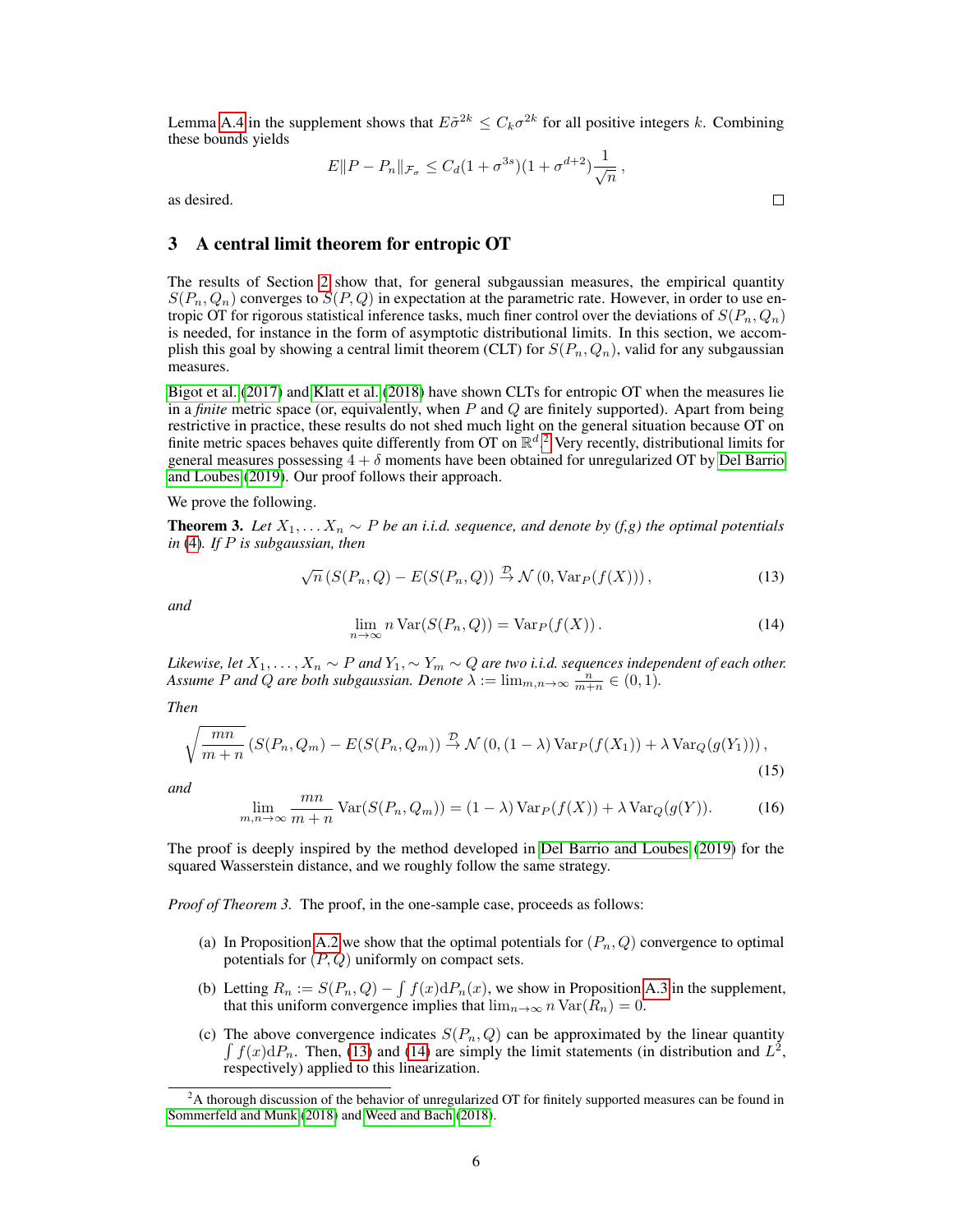We omit the proof of the two-sample case as the changes to the argument (see Theorem 3.3. in Del Barrio and Loubes (2019), for the squared Wasserstein distance) adapt in a straightforward way to the entropic case.  $\Box$ 

## 4 Application to entropy estimation

In this section, we give an application of entropic OT to the problem of entropy estimation. First, in Proposition 4 we establish a new relation between entropic OT and the differential entropy of the convolution of two measures. Then, as a corollary of this and the previous sections results we prove Theorem 4, stating that entropic OT provides us with a novel estimator for the differential entropy of the (independent) sum of a subgaussian random variable and a gaussian random variable, and for which performance guarantees are available.

Throughout this section  $\nu$  denotes a translation invariant measure. Whenever P has a density p with respect to  $\nu$ , we define its  $\nu$ -differential entropy as  $h(P) := -\int p(x) \log p(x) d\nu(x) = -H(P|\nu)$ .

The following proposition links the differential entropy of a convolution with the entropic cost.

**Proposition 4.** Let  $\Phi_g$  be the measure with v-density  $\phi_g(y) = Z_g^{-1}e^{-g(y)}$  for a smooth  $g(Z_g)$  is the *normalizing constant), and define*  $Q = P * \Phi_{g}$ , with  $P \in \mathcal{P}(\mathbb{R}^{d})$  *arbitrary. The v-density of*  $Q$ ,  $q(y)$ , *satisfies*

$$
q(y) = \int \phi_g(y - x) dP(x) = \int Z_g^{-1} e^{-g(y - x)} dP(x).
$$

*Consider the cost function*  $c(x, y) := q(x - y)$  *(not necessarily quadratic). Then, the optimal entropic transport cost and differential entropy are linked through*

$$
h(P * \Phi_g) = S(P, P * \Phi_g) + \log(Z_g). \tag{17}
$$

*Proof.* Define a more general entropic transportation cost involving the generic  $c$  and probability measures  $\alpha$ ,  $\beta$ <sup>3</sup>:

$$
S^{\alpha \otimes \beta}(P,Q) := \inf_{\pi \in \Pi(P,Q)} \left[ \int c(x,y) d\pi(x,y) + H(\pi|\alpha \otimes \beta) \right]. \tag{18}
$$

Observe we may re-write (18) as

$$
S^{\alpha \otimes \beta}(P,Q) = \inf_{\pi \in \Pi(P,Q)} \left[ \int_{\mathcal{X} \times \mathcal{Y}} c(x,y) d\pi(x,y) + H(\pi | P \otimes Q) \right] + H(P \otimes Q | \alpha \otimes \beta)
$$
  
=  $S(P,Q) + H(P \otimes Q | \alpha \otimes \beta).$  (19)

Additionally, it can be verified an alternative representation for (18) is the following

$$
S^{\alpha\otimes\beta}(P,Q) = \inf_{\pi \in \Pi(P,Q)} H\left(\pi \middle| Z^{-1}e^{-c}\alpha \otimes \beta\right) - \log(Z),\tag{20}
$$

where Z is the number making  $\Lambda := Z^{-1} e^{-c} \alpha \otimes \beta$  a *bona fide* probability measure.

Now, take  $\alpha = P$ ,  $\beta = \nu$  and  $Q = P * \Phi_q$  in the above expressions. For these choices we have  $Z = Z<sub>g</sub>$ . Indeed, by the translation invariance of  $\nu$ , we have

$$
Z = \iint e^{-c(x,y)} dP(x) d\nu(y) = \iint \left( \int e^{-g(y-x)} d\nu(y) \right) dP(x)
$$

$$
= \iint \left( \int e^{-g(y)} d\nu(y) \right) dP(x)
$$

$$
= \int Z_g dP(x) = Z_g.
$$

<sup>&</sup>lt;sup>3</sup>Notice  $\alpha \otimes \beta$  need not be probability measures for the relative entropy  $H(\cdot | \alpha \otimes \beta)$  to make sense. In Léonard (2014) it is argued it suffices that this product is  $\sigma$ -finite.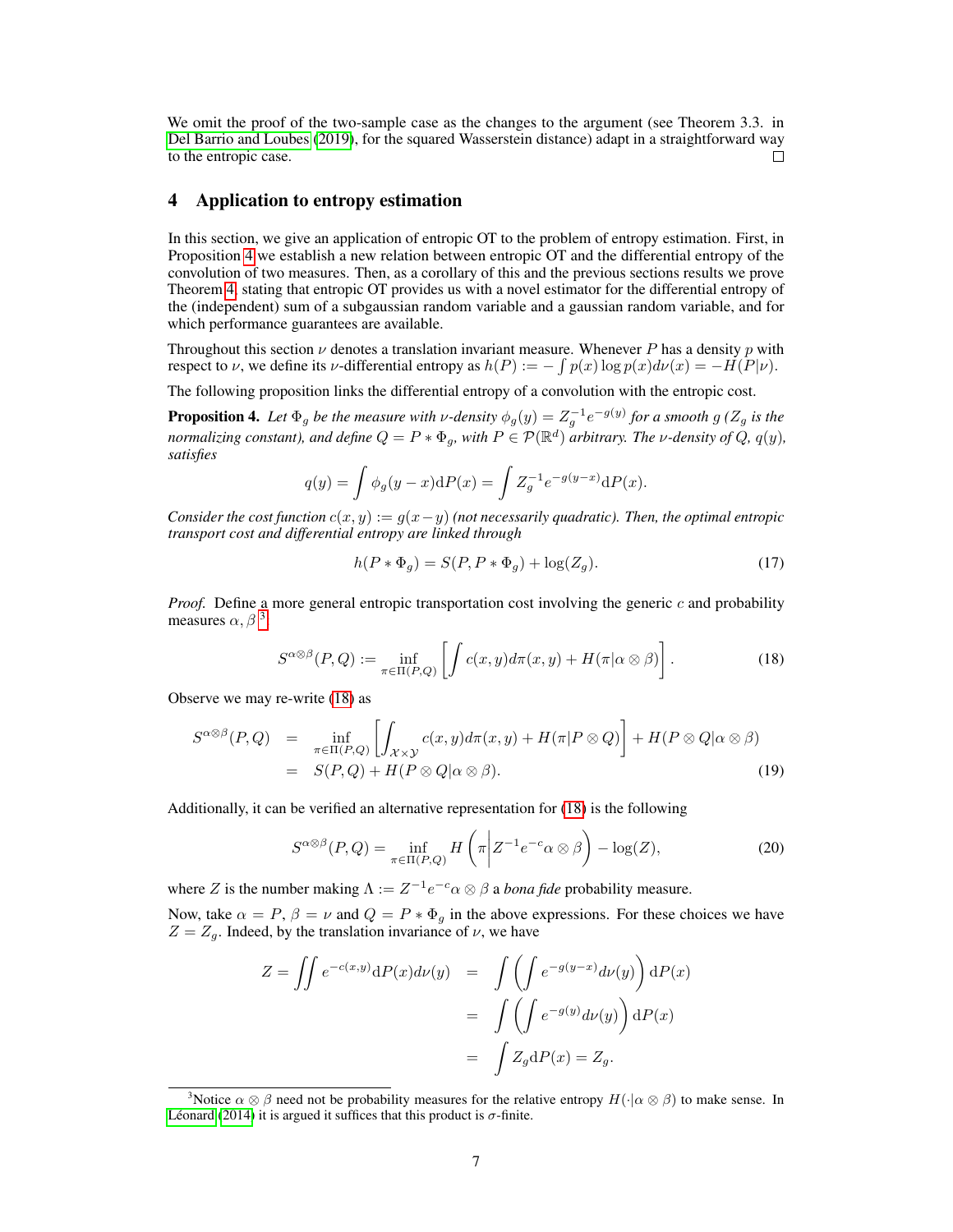Then,  $d\Lambda(x, y) = dP(x)\phi_g(y - x)dv(y)$ , and by marginalization we deduce  $\Lambda \in \Pi(P, P * \Phi_g)$ . Therefore, the right side of (20) equals  $H(\Lambda|\Lambda) - \log Z_q = -\log Z_q$ . Finally, we combine (19) and (20) to obtain

$$
-\log Z_g = S(P, P * \Phi_g) + H (P \otimes (P * \Phi_g) | P \otimes \nu),
$$

and achieve the final conclusion after noting that

$$
H(P \otimes (P * \Phi_g) | P \otimes \nu) = H(P|P) + H(P * \Phi_g | \nu) = H(P * \Phi_g | \nu) = -h(P * \Phi_g).
$$

#### Now we can state the following theorem.

**Theorem 4.** Let P be subgaussian, and  $\Phi_g = \mathcal{N}(0, \epsilon I_d)$ . Denote  $Q = P * \Phi_g$  the distribution *of the sum of an independent samples from P and*  $\Phi_g$ , and define the plug in estimator  $\hat{h}(Q) =$  $S(P_n, Q_m) + \log Z_g$  where  $P_n$  and  $Q_m$  are independent samples from P and Q. Then,

*(a) If*  $m = n$ *,* 

$$
\sup_{P} E_{P} |\hat{h}(Q) - h(Q)| \le O\left(\frac{1}{\sqrt{n}}\right).
$$

*(b) The limit*

$$
\sqrt{\frac{mn}{m+n}} \left(\hat{h}(Q) - E(\hat{h}(Q)) \stackrel{\mathcal{D}}{\rightarrow} \mathcal{N}\left(0, \lambda \operatorname{Var}_Q(\log q(Y))\right) \right) \tag{21}
$$

*holds,* where  $\lambda = \lim_{m,n \to \infty} \frac{n}{m+n}$ . Moreover,  $\lim_{m,n \to \infty} \frac{mn}{m+n} \text{Var}(\hat{h}(Q)) =$  $\lambda$  Var<sub>Q</sub>(log q(Y)).

*Proof.* (a) is a simple re-statement of Theorem 2 in the light of Proposition 4. (b) is a re-statement of Theorem 3, after noting in this case the optimal potentials are  $(f, g) = (-\log Z_g, -\log q)$ .  $\Box$ 

The rate  $1/\sqrt{n}$  in Theorem 4 is also achieved by a different estimator proposed by Goldfeld et al. (2019) (see also Weed, 2018), but this estimator lacks distributional limits.



Figure 1: Top row:  $ES(P_n, Q_n)$  as a function of  $n \in \{1e3, 2e3, 5e3, 1e4, 1.5e4\}$ , computed from  $16,000$  repetitions for each value of n. The shading corresponds to one standard deviation of  $S(P_n, Q_n) - ES(P_n, Q_n)$ , assuming the asymptotics of Theorem 3 are valid. Error bars are one sample standard deviation long on each side. Both  $x$  and  $y$  axes are in logarithmic scale. Bottom row: histograms of  $\sqrt{\frac{nn}{n+n}}$   $(S(P_n, Q_n) - ES(P_n, Q_n)))$  when  $n = 1.5e4$ . Ground truth (numerical integration) is shown with black solid lines.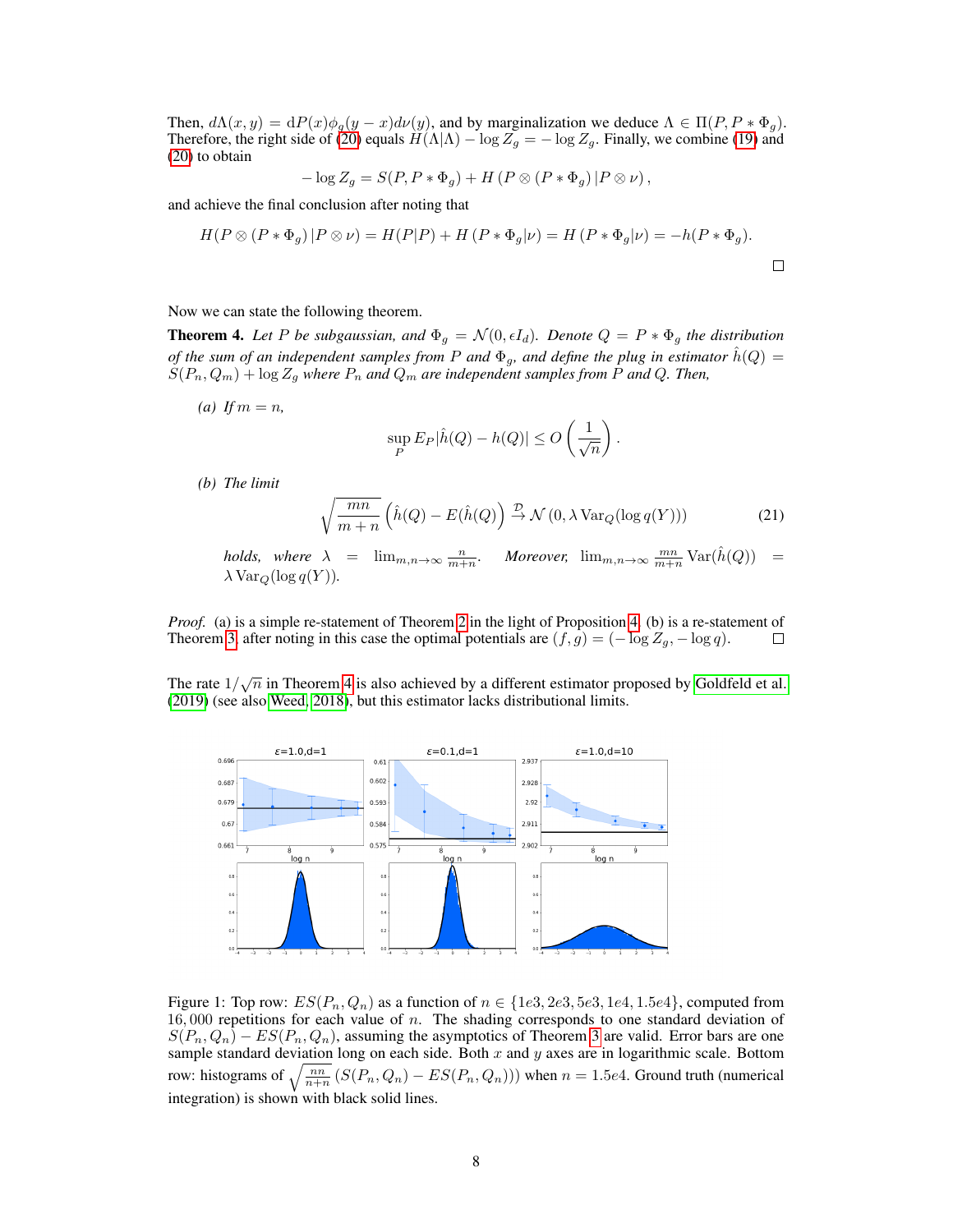### 5 Empirical results

We provide empirical evidence supporting and illustrating our theoretical findings. We focus on the entropy estimation problem because there are closed form expressions for the potentials (see Theorem 4), and because it allows a comparison with the estimator studied in (Goldfeld et al., 2019)<sup>4</sup>.

Specifically, consider  $X \sim P = \frac{1}{2} (\mathcal{N}(1_d, I_d) + \mathcal{N}(-1_d, I_d))$ , the mixture of the gaussians centered at  $1_d := (1, \ldots, 1)$  and  $-1_d$ . We aim to estimate the entropy of the new mixture  $Q = P * \Phi_g$ .

Figure 1, top, shows the convergence of  $ES(P_n, Q_n)$  to  $S(P, Q)$ . Consistent with the bound in Theorem 2 and Corollary 1,  $S(P_n, Q_n)$  is a worse estimator for  $S(P, Q)$  when d is large or the regularization parameter is small. We also plot the predicted (shading) and actual (bars) fluctuations of  $S(P_n, Q_n)$  around its mean. Though the CLT holds only in the asymptotic limit, these experiments reveal that the empirical fluctuations in the finite- $n$  regime are broadly consistent with the predictions of the CLT. Figure 1, bottom, shows that the empirical distribution of the rescaled fluctuations is an excellent match for the predicted normal distribution.

In Figure 2 we compare the performance between entropic OT-based estimators from Theorem 4 and  $\hat{h}_{\text{m.g.}}(Q)$ , the one from (Goldfeld et al., 2019), where  $\hat{h}(P * \Phi_g)$  is estimated as the entropy of the mixture of gaussians  $P_n * \Phi_q$ , in turn approximated by Monte Carlo integration. We consider two OT-based estimators,  $\hat{h}_{\text{ind}}(Q)$  where  $P_n, Q_n$  are completely independent (i.e., the one used for Figure 1), and  $\hat{h}_{\text{paired}}(Q)$  where samples  $Q_n$  are drawn by adding gaussian noise to  $P_n$ . Observe that our sample complexity and CLT results are only available for  $\hat{h}_{\text{ind}}(Q)$ .

Results show a clear pattern of dominance, with  $E \hat{h}_{{\rm paired}}(Q)$  achieving the fastest convergence. The main caveat is the extra memory cost: while  $\hat{h}_{\text{m.g.}}(Q)$  can be computed sequentially with each operation requiring  $O(n)$  memory, in the most naive implementation (used here) both  $\hat{h}_{\mathrm{paired}}(Q), \hat{h}_{\mathrm{ind}}(Q)$ demand  $O(n^2)$  space for storing the matrix  $D_{i,j} = e^{-||x_i - y_j||^2/2\epsilon}$ , to which the Sinkhorn algorithm is applied. This memory requirement might be alleviated with the use of stochastic methods (Genevay et al., 2016; Bercu and Bigot, 2018).

We leave for future work both the implementation of more scalable methods for entropic OT, and a detailed theoretical analysis of different entropic OT-based estimators (e.g.  $\hat{h}_{\rm paired}(Q)$  v.s.  $\hat{h}_{\rm ind}(Q)$ ) that may bring about a better understanding of their observed substantial differences. Additionally, in future work we will explore extensions of our results beyond the subgaussian case, and provide lower bounds as in Goldfeld et al. (2019).



Figure 2: Comparison between  $E\hat{h}_{\text{ind}}(Q), E\hat{h}_{\text{paired}}(Q), E\hat{h}_{\text{m.g.}}(Q)$ . Details are the same as in Figure 1.

## References

Altschuler, J., Weed, J., and Rigollet, P. (2017). Near-linear time approximation algorithms for optimal transport via sinkhorn iteration. In *Advances in Neural Information Processing Systems*, pages 1961–1971.

<sup>&</sup>lt;sup>4</sup>We don't present comparisons with the recent estimator presented in Berrett et al. (2019). This general we don t present comparisons with the recent estimator presented in Berrett et al. (2019). This general purpose estimator is  $\sqrt{n}$  – consistent and a CLT is available without a centering constant (as our  $ES(P_n, Q_n)$ ). However, empirical results show the one in Goldfeld et al. (2019) performs much better.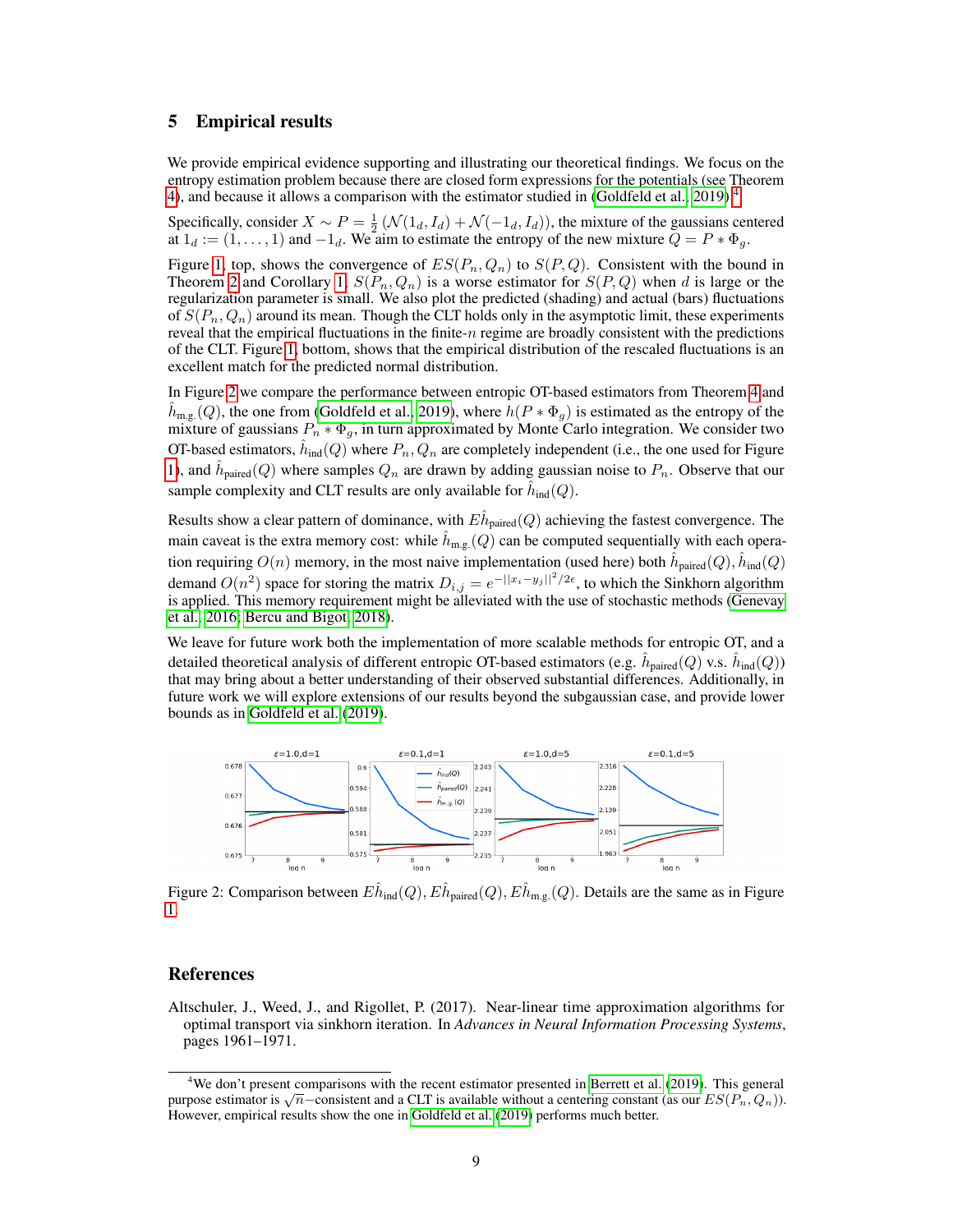- Alvarez-Melis, D. and Jaakkola, T. S. (2018). Gromov-Wasserstein alignment of word embedding spaces. In *Proceedings of the 2018 Conference on Empirical Methods in Natural Language Processing, Brussels, Belgium, October 31 - November 4, 2018*, pages 1881–1890.
- Bercu, B. and Bigot, J. (2018). Asymptotic distribution and convergence rates of stochastic algorithms for entropic optimal transportation between probability measures. *arXiv preprint arXiv:1812.09150*.
- Berrett, T. B., Samworth, R. J., Yuan, M., et al. (2019). Efficient multivariate entropy estimation via k-nearest neighbour distances. *The Annals of Statistics*, 47(1):288–318.
- Bigot, J., Cazelles, E., and Papadakis, N. (2017). Central limit theorems for sinkhorn divergence between probability distributions on finite spaces and statistical applications. *arXiv preprint arXiv:1711.08947*.
- Courty, N., Flamary, R., and Tuia, D. (2014). Domain adaptation with regularized optimal transport. In *ECML PKDD*, pages 274–289.
- Courty, N., Flamary, R., Tuia, D., and Rakotomamonjy, A. (2017). Optimal transport for domain adaptation. *IEEE Trans. Pattern Anal. Mach. Intell.*, 39(9):1853–1865.
- Csiszár, I. (1975). I-divergence geometry of probability distributions and minimization problems. *The Annals of Probability*, pages 146–158.
- Cuturi, M. (2013). Sinkhorn distances: Lightspeed computation of optimal transport. In *Advances in neural information processing systems*, pages 2292–2300.
- Del Barrio, E. and Loubes, J.-M. (2019). Central limit theorems for empirical transportation cost in general dimension. *The Annals of Probability*, 47(2):926–951.
- Dudley, R. M. (1969). The speed of mean Glivenko-Cantelli convergence. *Ann. Math. Statist*, 40:40–50.
- Genevay, A., Chizat, L., Bach, F., , Cuturi, M., and Peyré, G. (2019). Sample complexity of sinkhorn divergences. In *Proceedings of the 22nd International Conference on Artificial Intelligence and Statistics (AISTATS)*.
- Genevay, A., Cuturi, M., Peyré, G., and Bach, F. (2016). Stochastic optimization for large-scale optimal transport. In *Advances in Neural Information Processing Systems*, pages 3440–3448.
- Genevay, A., Peyré, G., and Cuturi, M. (2017). Learning generative models with sinkhorn divergences. *arXiv preprint arXiv:1706.00292*.
- Giné, E. and Nickl, R. (2016). *Mathematical foundations of infinite-dimensional statistical models*. Cambridge Series in Statistical and Probabilistic Mathematics, [40]. Cambridge University Press, New York.
- Goldfeld, Z., Berg, E. v. d., Greenewald, K., Melnyk, I., Nguyen, N., Kingsbury, B., and Polyanskiy, Y. (2018). Estimating information flow in neural networks. *arXiv preprint arXiv:1810.05728*.
- Goldfeld, Z., Greenewald, K., Polyanskiy, Y., and Weed, J. (2019). Convergence of smoothed empirical measures with applications to entropy estimation. *arXiv preprint arXiv:1905.13576*.
- Grave, E., Joulin, A., and Berthet, Q. (2018). Unsupervised alignment of embeddings with Wasserstein procrustes. *arXiv preprint arXiv:1805.11222*.
- Klatt, M., Tameling, C., and Munk, A. (2018). Empirical regularized optimal transport: Statistical theory and applications. *arXiv preprint arXiv:1810.09880*.
- Kolouri, S., Park, S. R., Thorpe, M., Slepcev, D., and Rohde, G. K. (2017). Optimal mass transport: Signal processing and machine-learning applications. *IEEE Signal Process. Mag.*, 34(4):43–59.
- Léonard, C. (2014). Some properties of path measures. In *Séminaire de Probabilités XLVI*, pages 207–230. Springer.